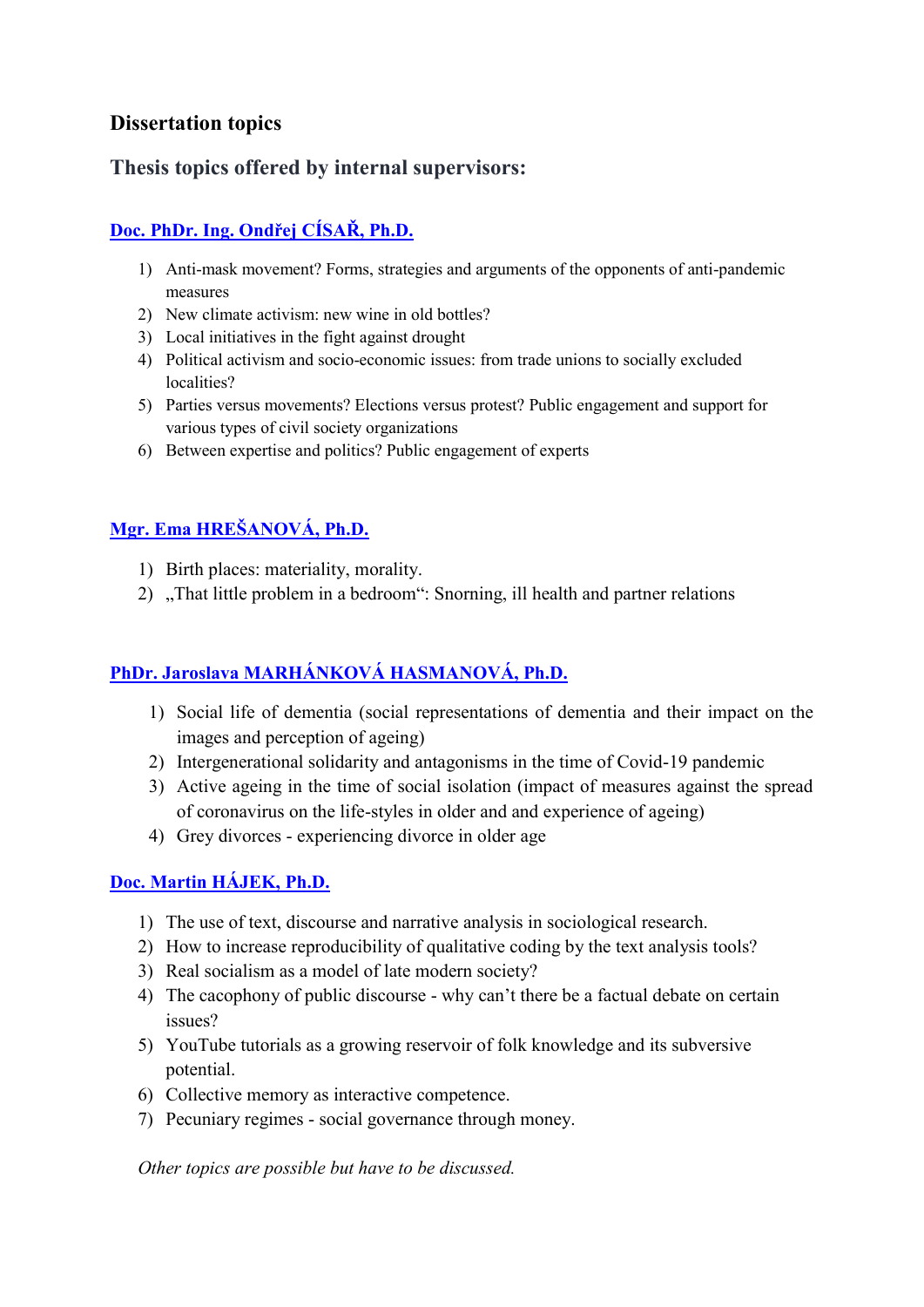#### **[Doc. PhDr. Dino NUMERATO, Ph.D.](https://fsv.cuni.cz/contacts/people/49010985)**

- 1) Sport, activism and social change: the role of public intellectuals
- 2) The quest for vaccine: the political economy of Covid-19 vaccination
- 3) Covid-19 and the politics of uncertainty: risk, trust and reflexivity
- 4) Politicisation, depoliticisation and repoliticisation of biomedical knowledge
- 5) Sociology outside of sociology: public intellectuals in business and organisational change
- 6) Sociological of literacies (eg environmental, financial, media, health)

I will be happy to discuss other ideas in the broader areas of research as follows:

Sociology of sport

- sport and social movements
- sport governing bodies and ethnography of decision-making processes
- corruption and sports integrity

Sociology of health and illness

- health social movements
- (social) media, health and the public sphere
- sociology of health care professions
- uncertainty, risk, reflexivity
- pharmaceutical industry

#### **[Doc. PhDr. Zdeněk UHEREK, CSc.](https://fsv.cuni.cz/contacts/people/67877290)**

- 1) Urban anthropology the city, the urban way of life, public spaces in the city: their specifics and behavior of people in public space
- 2) Roma their political participation, way of life, Roma migration,
- 3) Ethnic minorities in the Czech Republic, research of individual groups
- 4) Migration and migration groups and their life in the new environment

#### **[Alessandro TESTA,](https://fsv.cuni.cz/contacts/people/75334484) Ph.D.**

- 1) Expats in the limbo: Representations and practices of not being home during the COVID pandemic
- 2) Where have the gatherings gone? How rituals and gatherings have changed (or disappeared) during the COVID pandemic
- 3) The reign of the domestic: Changes in the social perception of the public and private spheres during the COVID pandemic
- 4) The church is closed: How religious practice has been affected by the COVID pandemic